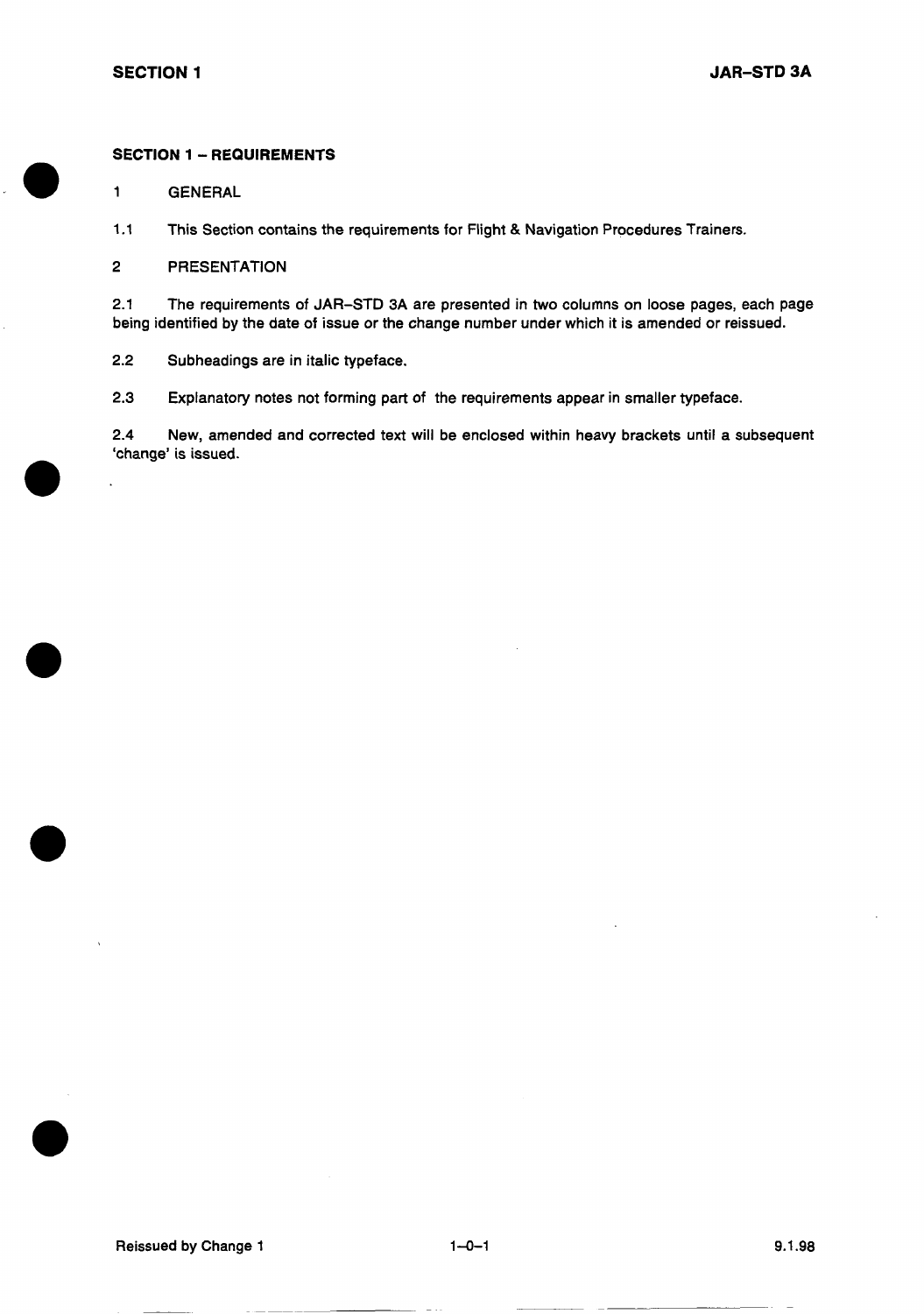**INTENTIONALLY LEFT BLANK** 

 $\sim 10$ 

 $\ddot{\phantom{a}}$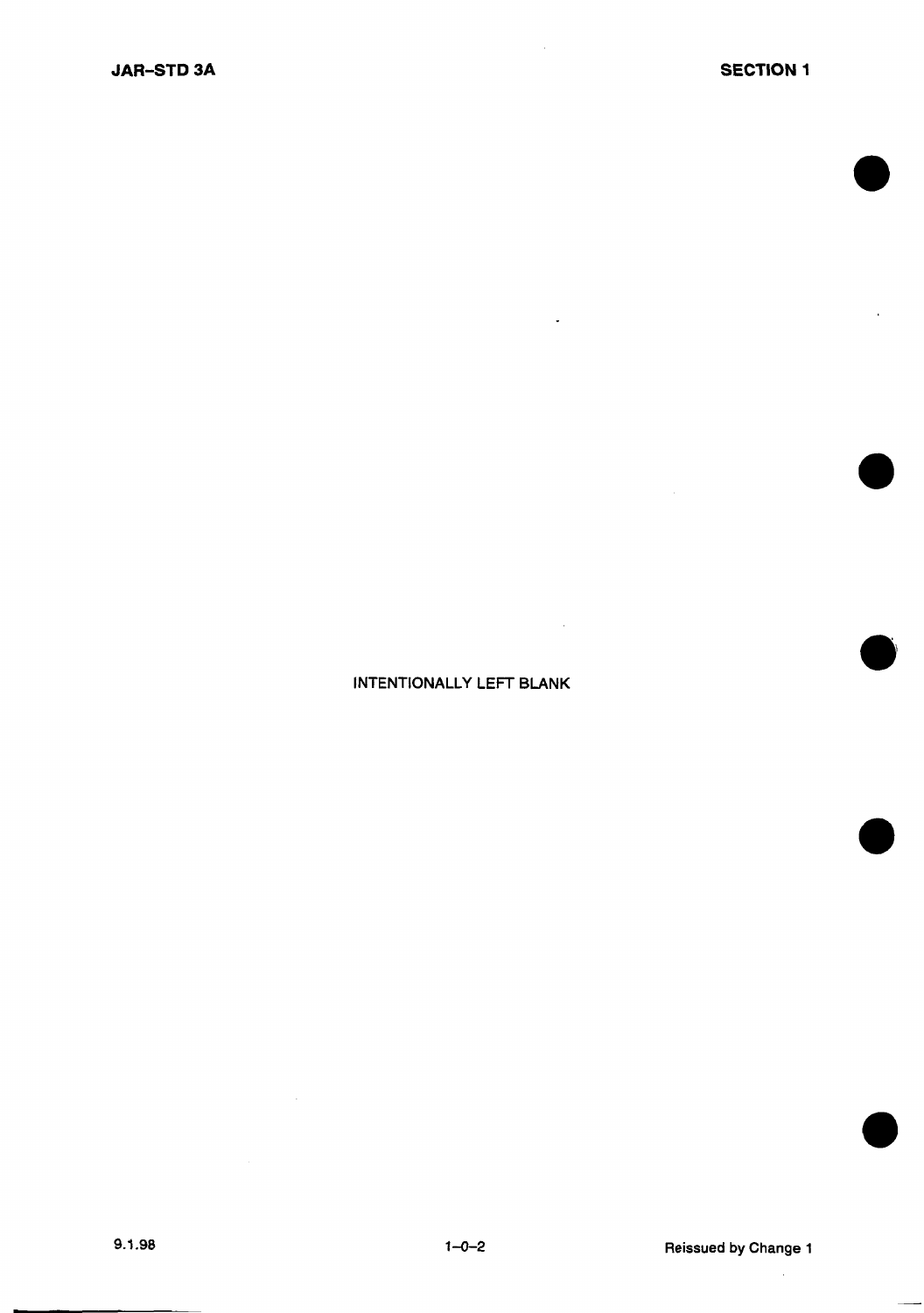## **SUBPART A** - **APPLICABILITY**

### *0* **JAR-STD 3A.001 Applicability**

**JAR-STD** 3A applies to those persons, [organizations or enterprises (FNPT operators) seeking qualification of Right & Navigation Procedures Trainers (FNPT). FNPT users also shall **gain** approval to use the FNPT **as** part of their approved **training** programmes despite the fact **that** the **FNPT** has been previously qualified. Although this document inter alia provides guidance for FNPT users, precise details of such approvals are contained in **JAR-FCL** and other applicable documents.]

## INTENTIONALLY LEFT BLANK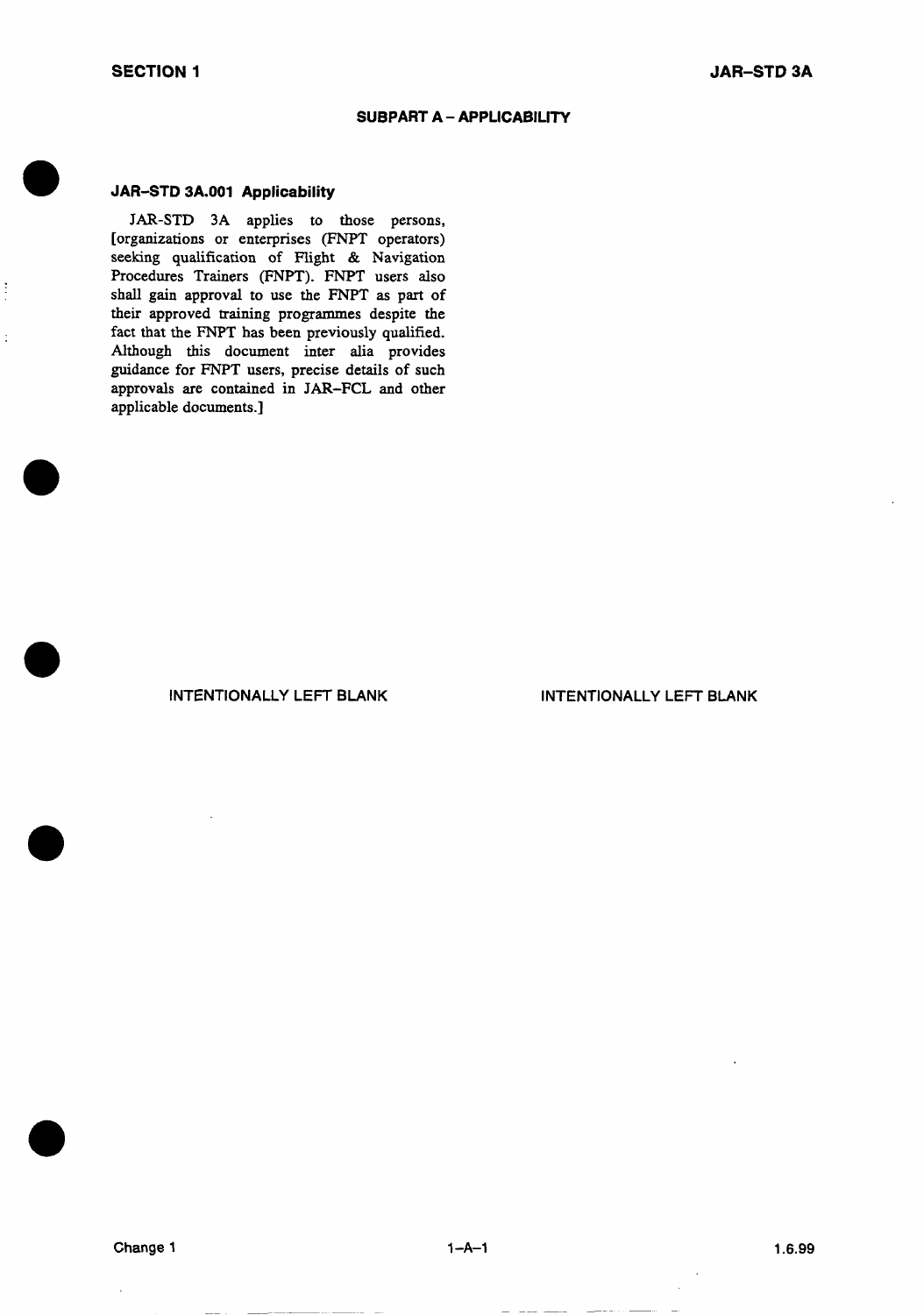$\ddot{\phantom{0}}$ 

-

*0* 

# **INTENTIONALLY LEFT BLANK**

-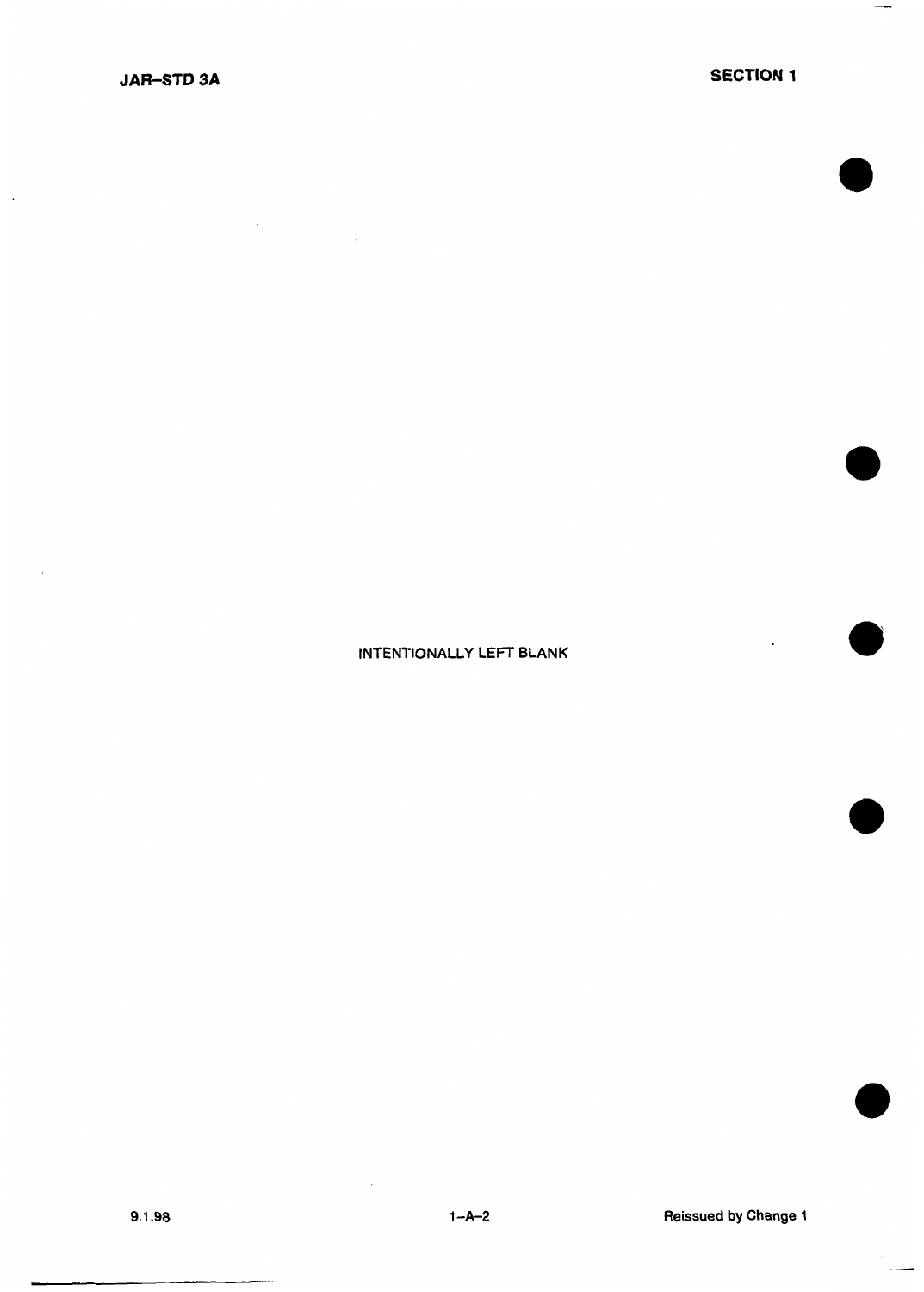**e** 

**e** 

### **SUBPART B** - **GENERAL**

Because of the technical complexity of Flight<br>Simulator, Flight Training Device (FTD) and<br>FNPT qualification, it is essential that standard<br>FNPT qualification, it is essential that standard terminology is used throughout. The following *terms* and *abbreviations* [shall] be used in order to terms and abbreviations [shall] be used in order to *Approval).* The extent to which an **STD** of a [comply with JAR-STD. Further terms and specified Qualification Level may be used by abbreviations are contained in AMC STD persons, organisations or enterprises as approved 3A.005.1 **by** the Authority. It takes account of aeroplane to

training device which is either a Flight Simulator (FS), a Flight Training Device (FTD), a Flight & *Navigation Procedures Trainer (FNPT)*, or an Other Training Device **(OTD).** directly responsible to the Authority for

(b) Flight Simulator (Simulator). A full size the reduction of a creation time or make model and particular STD. replica of a specific type or make, model and series aeroplane flight deck, including the (i) *Synthetic Training Device User (STD*  assemblage of all equipment and computer *User).* The person, Organisation or enterprise programmes necessary to represent the aeroplane requesting training and checking credits through in ground and flight operations, a visual system the use of an STD. providing *an* out of the flight deck view, and a force cueing motion system. It is in compliance with the minimum standards for Flight Simulator qualification.

(c) *Flight Training Device (FTD).* A full size replica of an aeroplane's instruments, equipment, panels and controls in an open flight deck area or an enclosed aeroplane flight deck, including the assemblage of equipment and computer software programmes necessary to represent the aeroplane in ground and flight conditions to the extent of the systems installed in the device. It does not require a force cueing motion or visual system. It is in compliance with the minimum standards for **a**  specific FTD Level of Qualification.

(d) *Flight and Navigation Procedures Trainer* - *Type II (FNPT II).* A ground based training device which represents the flight deck environment of a multi-engine aeroplane **type** or class to the extent that the systems appear to function as in an aeroplane. It incorporates a visual system providing an out of the flight deck view.

(e) *Flight and Navigation Procedures Trainer* - *Type I (FNPT I).* A ground based training device which represents the flight deck environment of a class of aeroplanes. **a** 

### JAR-STD 3A.005 (continued)

**14R-STD 3A.005 (continued)**<br>**14R-STD 3A.005 Terminology** (f) *Other Training Device (OTD)*. A training<br><sup>21</sup> *See AMC STD 3A 005* and other than Flight Simulator, Flight Training **(See AMC STD 3A.005) aid other than Flight Simulator, Flight Training**<br>Device or Flight & Navigation Procedures Trainer

> persons, organisations or enterprises as approved (g) Synthetic Training Device Approval (STD STD differences and the operating and training [(a) *Synthetic Training Device (STD).* **A** ability of the

> > Operator). That person, organisation or enterprise requesting and maintaining the qualification of a (h) Synthetic Training Device Operator (STD

0) *Synthetic Training Device Qualification (STD Qualification).* The level of technical ability of **an STD as** defined in the compliance document.

(k) *Qualification Test Guide (QTG).* A document designed to demonstrate that the performance and handling qualities of an STD agree within prescribed limits with those of the aeroplane **and** that all applicable regulatory requirements have been met. The QTG includes both the aeroplane and STD data used to support the validation.]

### **JAR-STD 3A.010 Implementation**

JAR-STD 3A will be implemented *on* 1 *July I999* whereupon national arrangements, [procedures and Qualification Certificates shall] fully comply with JAR-STD 3A criteria.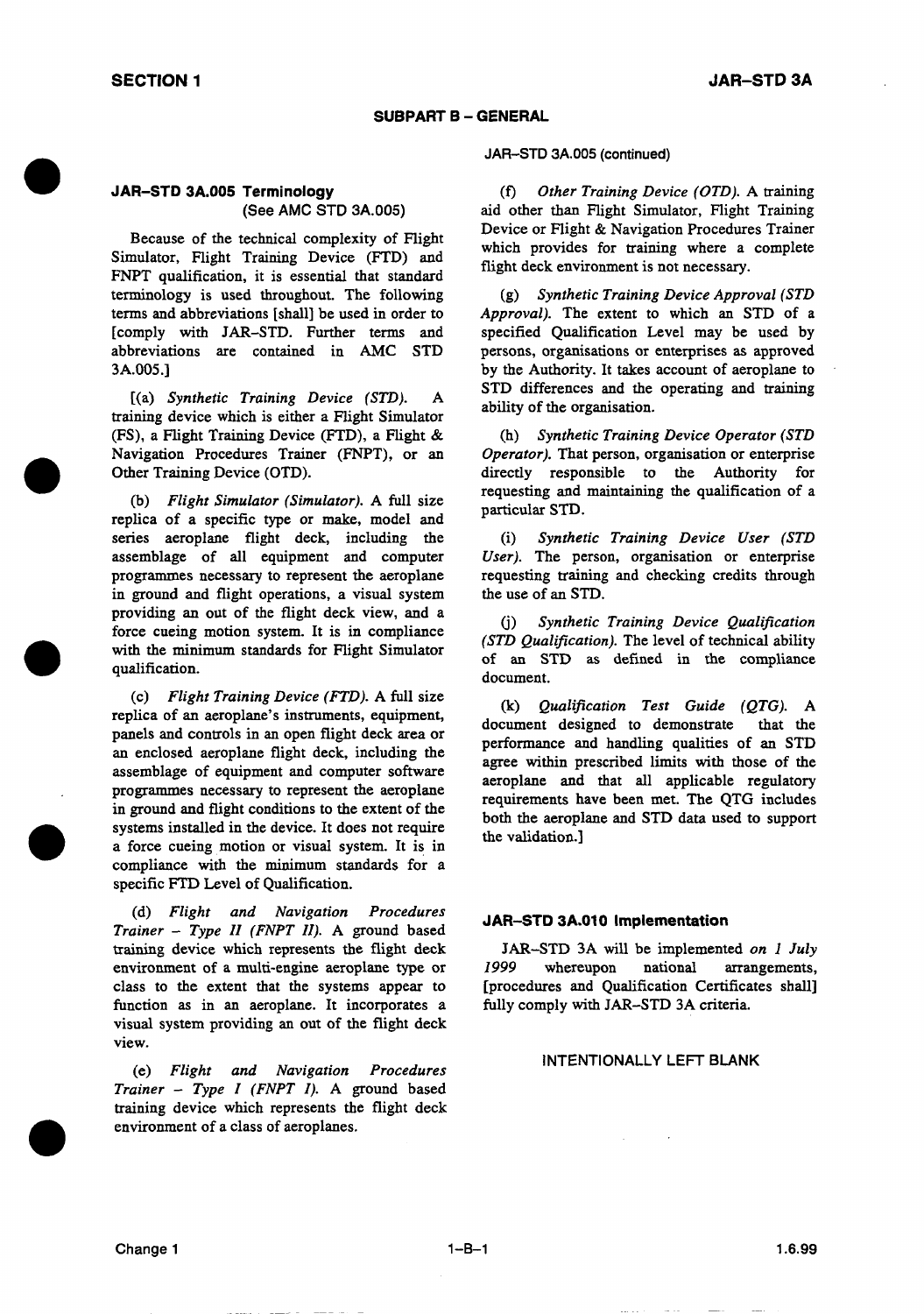$\ddot{\phantom{a}}$ 

# **INTENTIONALLY LEFT BLANK**

-

 $\bar{z}$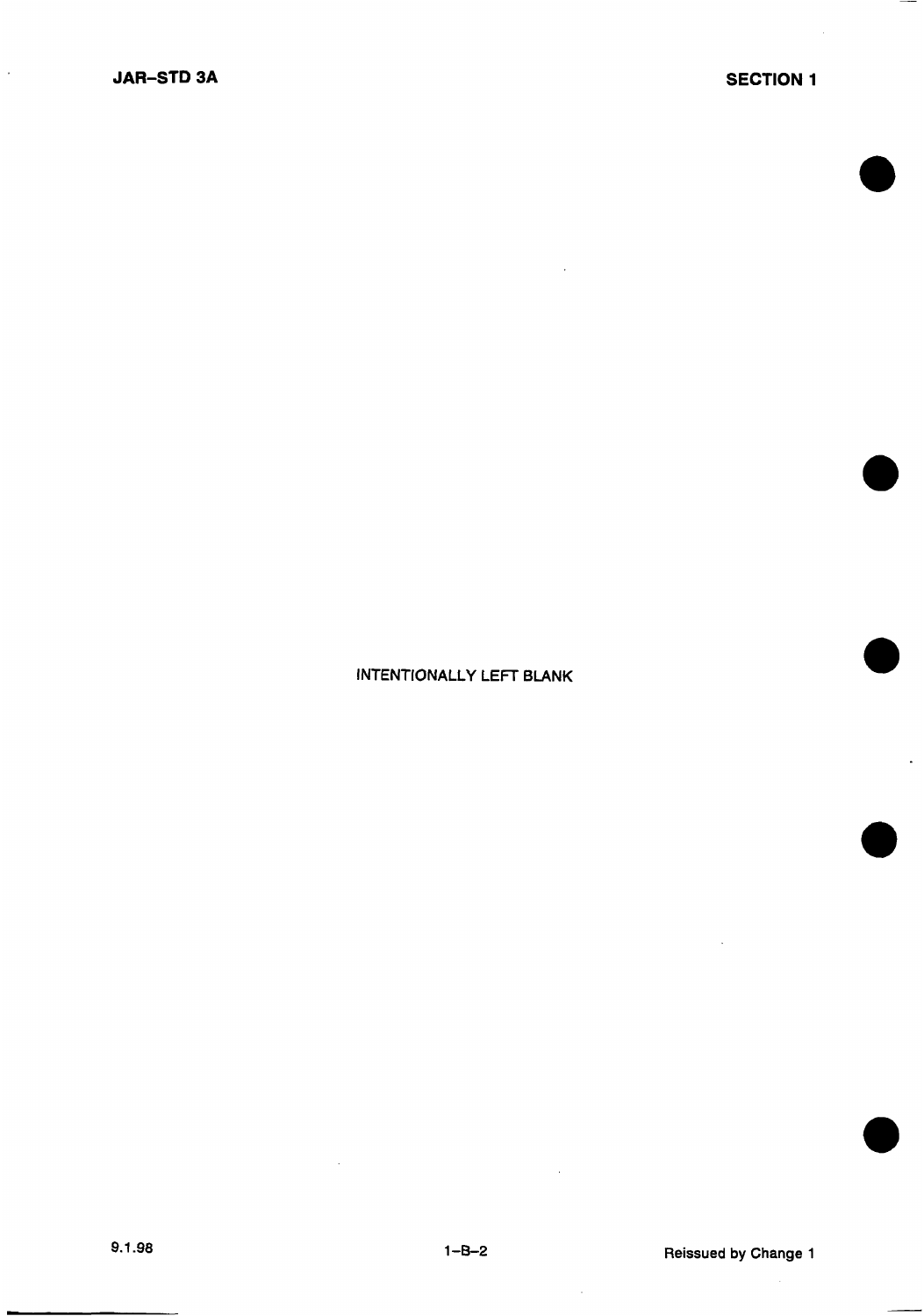## **SUBPART C** - **FLIGHT** & **NAVIGATION PROCEDURES TRAINERS**

## **JAR-STD 3A.015 Application for FNPT** of, procedures required to ensure the **Qualification (See** AMC **STD 3A.015) (See IEM CTD 3A.015)**

(a) The operator of an FNPT requiring evaluation of this FNPT [shall] apply to the Authority giving 3 months notice.

(b) *An* STD (FNPT) Qualification [Certificate will be issued following satisfactory] completion of an evaluation by the Authority.

(c) Exceptionally, for the initial evaluation of **an** FNPT-I, the period of notice may be reduced to one month at the discretion of the Authority. Authority.

## **JAR-STD 3A.020 Validity of FNPT Qualification**

**[(a)** *An* FNPT qualification is valid for] 12months unless specified otherwise by the Authority.

**[(b)** *An* FNPT qualification test for ] shall be introduced into all affected FNPTs. revalidation may take place at any time within the **60** days prior to the expiry of the validity of [the qualification document. The new period **ofl**  validity shall continue from the expiry date of [the previous qualification document.]

(c) The Authority may refuse, revoke, [suspend or vary an FNPT qualification, if the] provisions of JAR-STD 3A are not satisfied.

### **JAR-STD 3A.025 Rules governing FNPT Operators (See** AMC **STD 3A.025)**

[The operator of an FNPT shall demonstrate] his capability to maintain the performance, functions and other characteristics specified for the FNPT Qualification Type as follows :

[(a) *Quality System* 

(1) A Quality System shall be established and a Quality Manager designated to monitor compliance with, and the adequacy

JAR-STD 3A.O25(a)(l) (continued)

maintenance of the Qualification Level of **STDs.** Compliance monitoring shall include a feed-back system to the Accountable Manager to ensure corrective action as necessary.

The Quality System shall include a (2) Quality Assurance Programme that contains procedures designed to verify that the<br>specified performance. functions and specified performance, functions and characteristics are being conducted in accordance with **ail** applicable requirements,

(3) The Quality System and the Quality Manager shall be acceptable to the

**(4)** The Quality System shall be described in relevant documentation.]

**(b)** *Updating and modifications.* Maintain a link with manufacturers to incorporate important modifications, especially :

(1) *Aeroplane modifications.*  Aeroplane modifications whether or not enforced by an Airworthiness Directive and which are essential for training and testing

**(2)** Modification of FNPTs, including the addition or removal of any motion and visual systems (if fitted):

> **[(i)** Where applicable, STD operators shall update their **FNPTs** (for] example in the light of data revisions). Modifications of the FNPT hardware and software which affect flight, performance and systems operation or any major modifications or removal / addition of the motion or visual system (if fitted) shall be evaluated to determine the impact **on** the original [qualification criteria. If necessary, STD operators shall prepare amendments for] any affected Validation Tests. The [STD operator shall test the FNPT to] the new criteria.

> [(ii) The Authority shall be] advised **in** advance of any major changes to determine if a special evaluation of the FNPT may be necessary prior to returning it to training following the modification.

-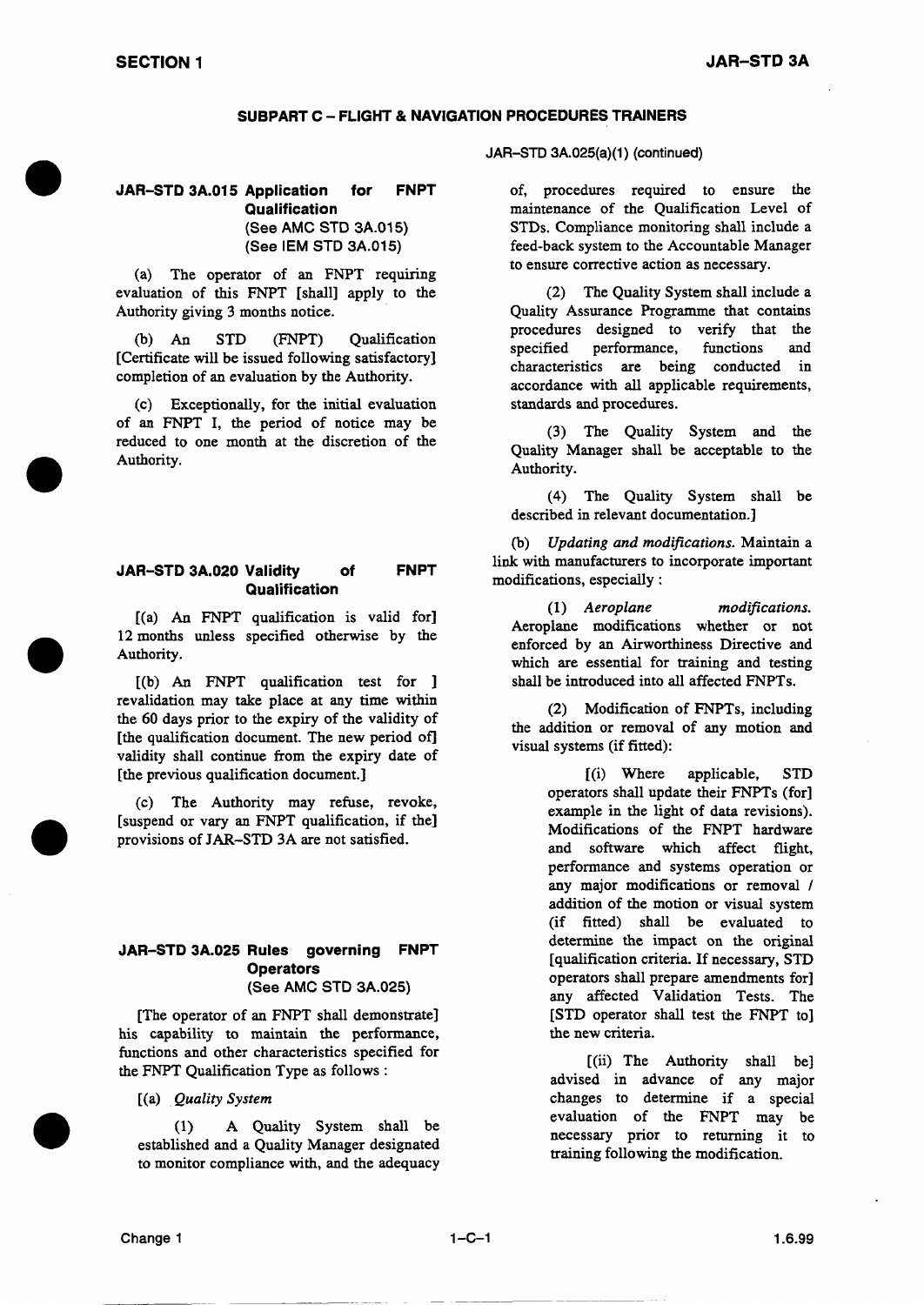**JAR-STD 3A.025 (continued)** 

[(c) *Installations*. Ensure that the FNPT is] located in a suitable environment which supports safe and reliable operation.

[(1) The STD operator shall ensure] that the FNPT and its installation comply with the local, country or state regulations for Health and Safety. However as a minimum the following shall be addressed:

> (i) FNPT occupants and [maintenance personnel shall receive] adequate briefing **on** FNPT safety.

> (ii) Adequate fire/smoke detection, warning and suppression arrangements to ensure the safe passage of personnel **from** the FNPT.

> (iii) Adequate protection against electrical, mechanical, hydraulic and pneumatic hazards - including those arising **from** the motion or control [loading system (where applicable).]

> > (iv) Other items :

(A) Emergency lighting.

(B) Escape exits & facilities.

(C) Danger area markings.

(D) Guard rails and gates.

(E) Control Loading Emergency stop controls (if applicable) accessible from either pilot and instructor seats.

(F) A manual or automatic electrical power isolation switch.

The FNPT safety features such as **(2)**  emergency stops and emergency lighting shall [be checked regularly by the STD operator] but in any case at least annually. These checks [shall] be recorded.

(d) *Additional Equipment.* Where additional equipment including Motion or Visual system [has been added by the STD operator to an] FNPT even though not required for [qualification, it will be assessed to ensure that] it does not adversely affect the quality of training. Therefore any subsequent modification, removal or unserviceability could affect the [qualification of the device.]

**JAR-STD 3 030 Requirements for FNPTs Qualified on or after 1 July 1999 (See Appendix 1 to JAR-STD** 3A.030) **(See** AMC **STD 3A.030) (See** IEM **STD 3A.030)** 

(a) Any FNPT submitted for initial evaluation **on** or after 1 July 1999, will be evaluated against JAR-STD 3A criteria for [qualification **as** Type I or 11.1

(b) *An* FNF'T must be assessed in those areas which are essential to completing the flight crew member training and testing process, (where applicable) including :

(1) longitudinal, lateral and directional handling qualities;

**(2)** performance **on** the surface and in the **air;** 

(3) specific operations where applicable;

**(4)** cockpit/flight deck configuration;

*(5)* functioning during normal, [abnormal and emergency operation;]

(6) instructor station function and FNPT control; and

**(7)** certain additional requirements [depending **on** the qualification and the] installed equipment.

[(c) The FNPT shall be subjected to :]

**(1)** Validation Tests, and

**(2)** Functions & Subjective tests as found in the Qualification Test Guide (QTG).

(d) Data which is used to ensure the fidelity of an FNPT [shall] be of a standard that satisfies the Authority, before the FNPT can gain a Qualification Level.

[(e) The STD operator shall submit a QTG] in a form and manner which is acceptable to the Authority.

The QTG will only be approved after completion of **an** initial or upgrade evaluation, and when all the discrepancies in the QTG have been addressed to the satisfaction of the Authority. After inclusion of the results of the tests witnessed by the Authority, the approved QTG becomes the Master QTG (MQTG), which *(0*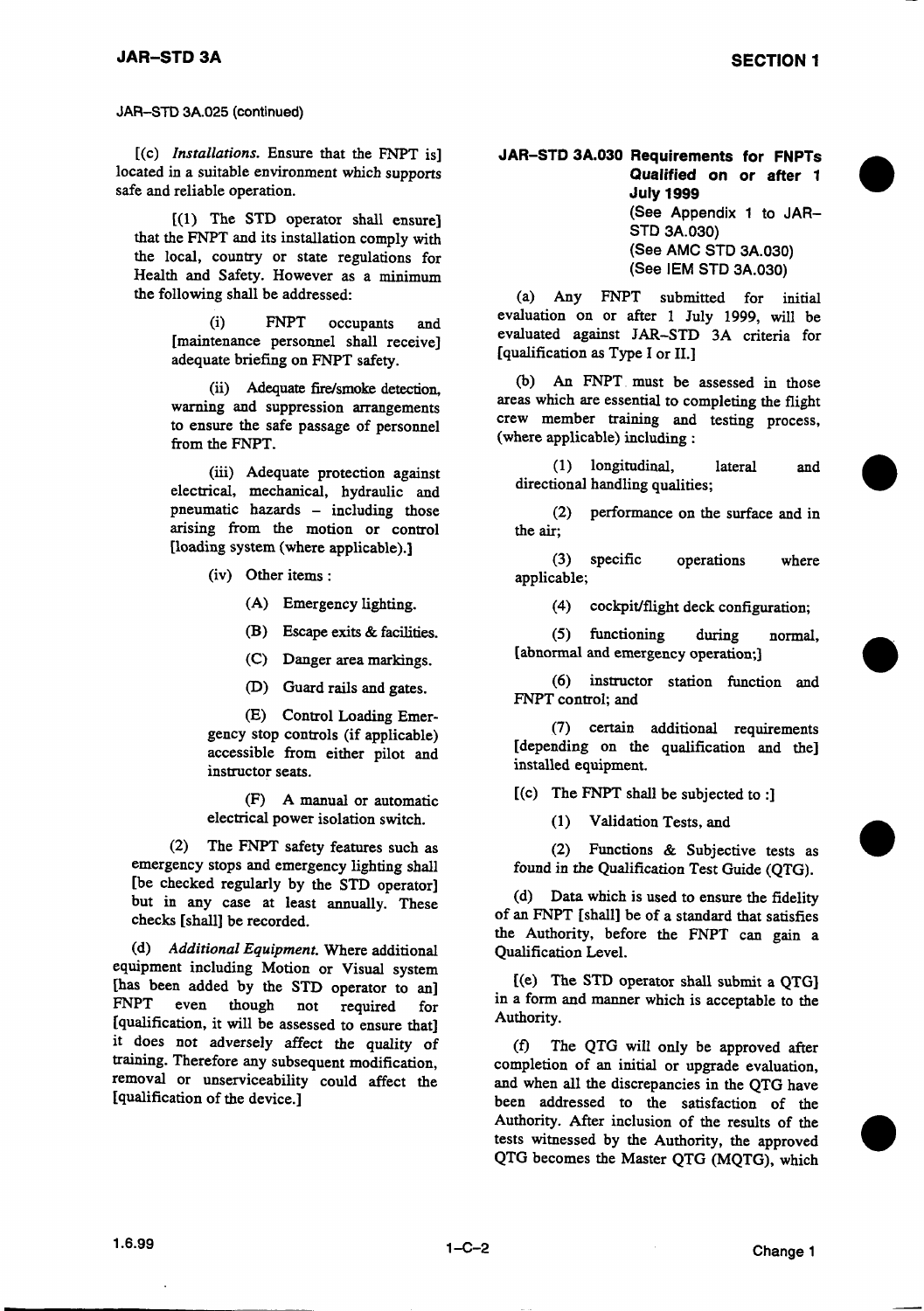## **JAR-STü 3A.O30(f) (continued)**

[is the basis for the FNPT qualification and subsequent recurrent **FNPT** evaluations.]

# **[(g) The STD** operator shall:

(1) Run the complete **MQTG**  progressively between each annual evaluation by the Authority. Results shall be dated and retained in order to satisfy both the STD operator **as** well as the Authority that **FNPT**  standards are **being** maintained.

(2) Establish a **Configuration** Control System to ensure the continued integrity of the hardware and software qualified.]

### **INTENTIONALLY LEFT BLANK INTENTIONALLY LEFT BLANK**

**Change 1 1** *-c-3* **1.6.99**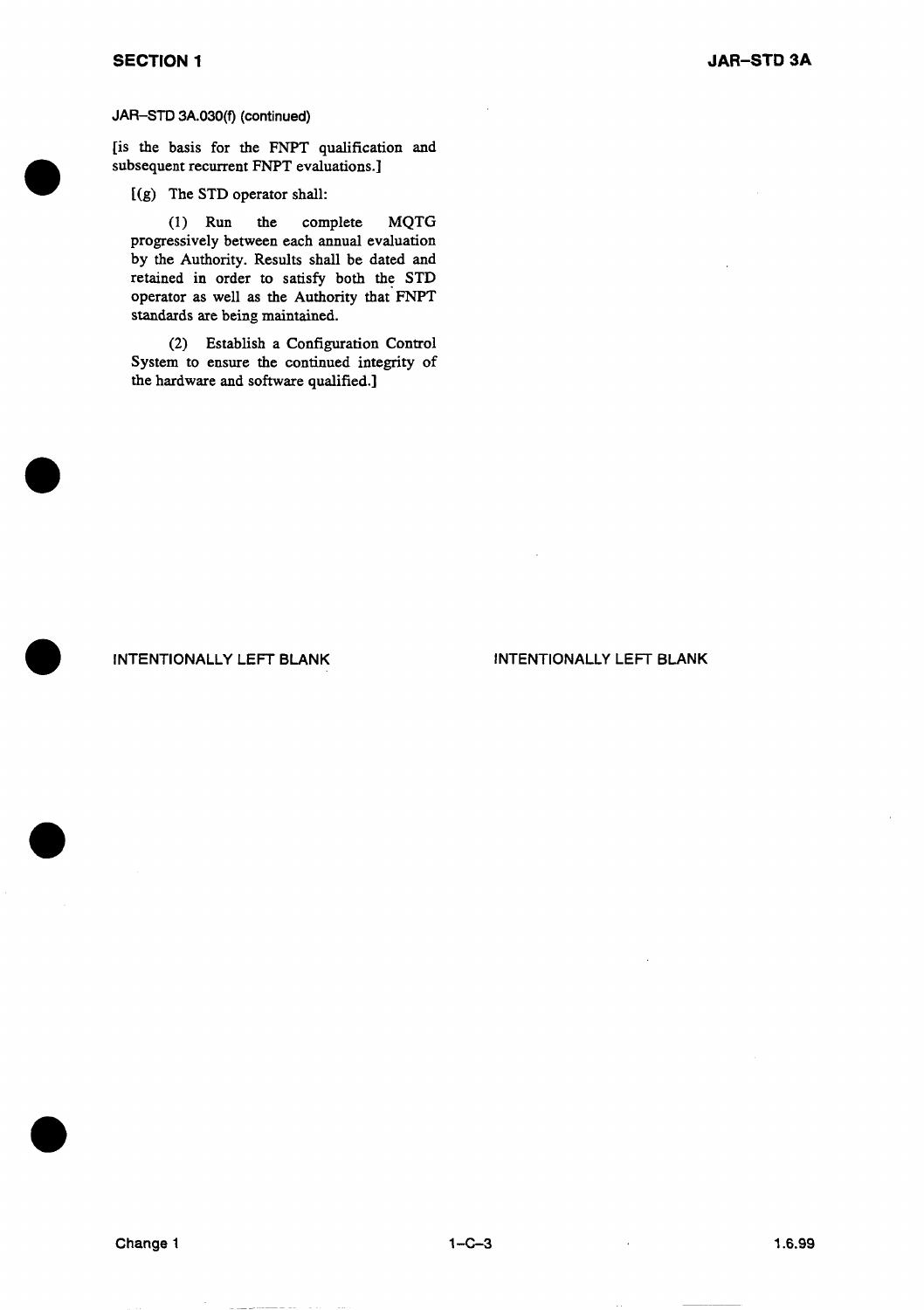$\ddot{\cdot}$ 

 $\ddot{\cdot}$ 

### **Appendix 1 to JAR-STD 3A.030**

## **Technical requirements**

This appendix describes the minimum (a) technical requirements for qualifymg FNPT Types I and **11.** 

**(b)** Each of these Types carries an appropriate technical description.

(c) Convertible **FNPTs** [shall] be qualified in each configuration.

(d) Specific requirements for the use of the FNPTs **are** determined by the Authority. Specialized **training** courses require **an** adequate standard of simulation which will be evaluated **by** the Authority. (See **JAR-FCL** 1).

(e) Maximum credits *are* granted according [to **JAR-FCL** 1 *as* referred to in the following tables.]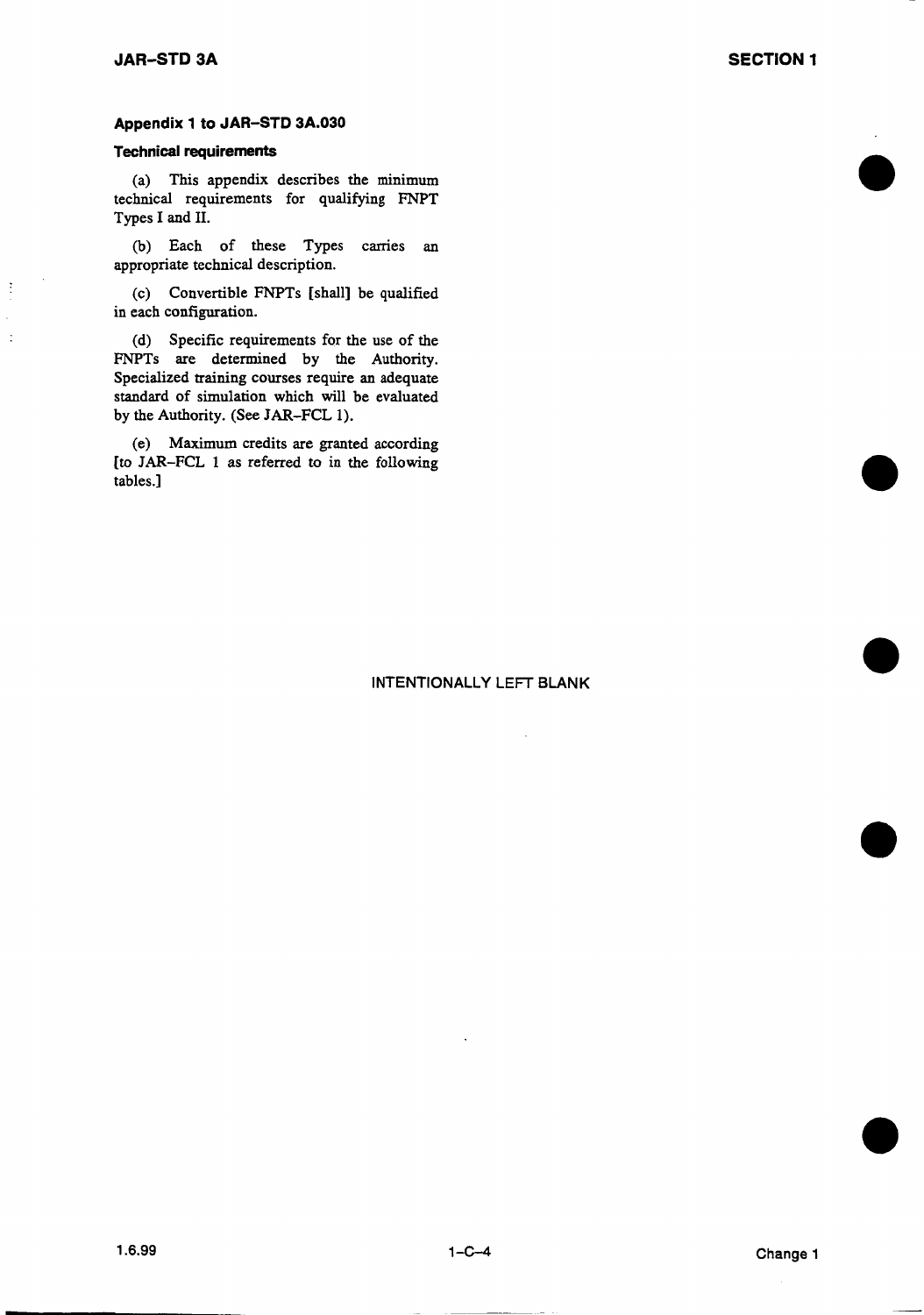**Appendix** 1 **to JAR-STD 3A.030 (continued)** 

# **Table <sup>1</sup>**- **FNPT <sup>I</sup>**

| Device             | <b>Minimum Technical Requirements</b>                                                                                                                                                                                                                                                                                              | <b>Maximum Credits</b>                                                                                              |
|--------------------|------------------------------------------------------------------------------------------------------------------------------------------------------------------------------------------------------------------------------------------------------------------------------------------------------------------------------------|---------------------------------------------------------------------------------------------------------------------|
| <b>FNPT Type I</b> | $1 - A$ cockpit/flight deck sufficiently enclosed to exclude distraction,<br>which will replicate that of the aeroplane or class of aeroplane<br>simulated and in which the switches and all the controls will operate<br>as, and represent those in, that aeroplane or class of aeroplane.                                        | Credits in accordance with<br>JAR-FCL.                                                                              |
|                    | 2 - Instruments, equipment, panels, systems, primary and secondary<br>flight controls sufficient for the training events to be accomplished<br>[shall] be located in a spatially correct flight deck area.                                                                                                                         | (in order to be used for<br>aeroplane type or class-<br>specific training, testing and<br>checking, the device must |
|                    | 3 - Lighting environment for panels and instruments sufficient for the<br>operation being conducted.                                                                                                                                                                                                                               | also be qualified as a Flight<br>Training Device (FTD) or<br>Flight Simulator.)                                     |
|                    | $4 -$ in addition to the flight crew members' stations, suitable viewing<br>arrangements for the instructor [shall be provided. These shall]<br>provide an adequate view of the crew members panels and station.                                                                                                                   |                                                                                                                     |
|                    | $5$ – Effects of aerodynamic changes for various combinations of drag<br>and thrust normally encountered in flight, including the effect of<br>change in aeroplane attitude, sideslip, altitude, temperature, gross<br>mass, centre of gravity location and configuration.                                                         |                                                                                                                     |
|                    | 6 - Navigation equipment corresponding to that of the replicated<br>aeroplane or class of aeroplanes, with operation within the tolerances<br>prescribed for the actual airborne equipment. This shall include<br>communication<br>equipment<br>(interphone<br>and<br>air/ground<br>communications systems).                       |                                                                                                                     |
|                    | 7 - Control forces and control travel shall broadly correspond to that<br>of the replicated aeroplane or class of aeroplane.                                                                                                                                                                                                       |                                                                                                                     |
|                    | 8 - Complete navigational data for at least 5 different European<br>airports with corresponding precision and non-precision approach<br>procedures including current updating within a period of 3 months. All<br>navigational aids should be usable, if within range, without restriction<br>and without Instructor intervention. |                                                                                                                     |
|                    | 9 - Engine sounds shall be available.                                                                                                                                                                                                                                                                                              |                                                                                                                     |
|                    | 10 - The following shall be available:                                                                                                                                                                                                                                                                                             |                                                                                                                     |
|                    | - variable effects of wind and turbulence.<br>- hard copy of map and approach plot.<br>- provision for position freeze and flight freeze.<br>- Instructor controls necessary to perform the training task.                                                                                                                         |                                                                                                                     |
|                    | 11 - A Qualification Test Guide which shall be submitted by the<br>Operator in a form and manner that is acceptable to the competent<br>Authority and which conforms to AMC STD 3A.030 (para 1.6).                                                                                                                                 |                                                                                                                     |
|                    | 12 - Stall recognition device corresponding to that of the replicated<br>aeroplane or class of aeroplane.                                                                                                                                                                                                                          |                                                                                                                     |
|                    | See also Note 1 below Table 3.                                                                                                                                                                                                                                                                                                     |                                                                                                                     |

 $\frac{1}{2}$ 

 $\overline{\phantom{0}}$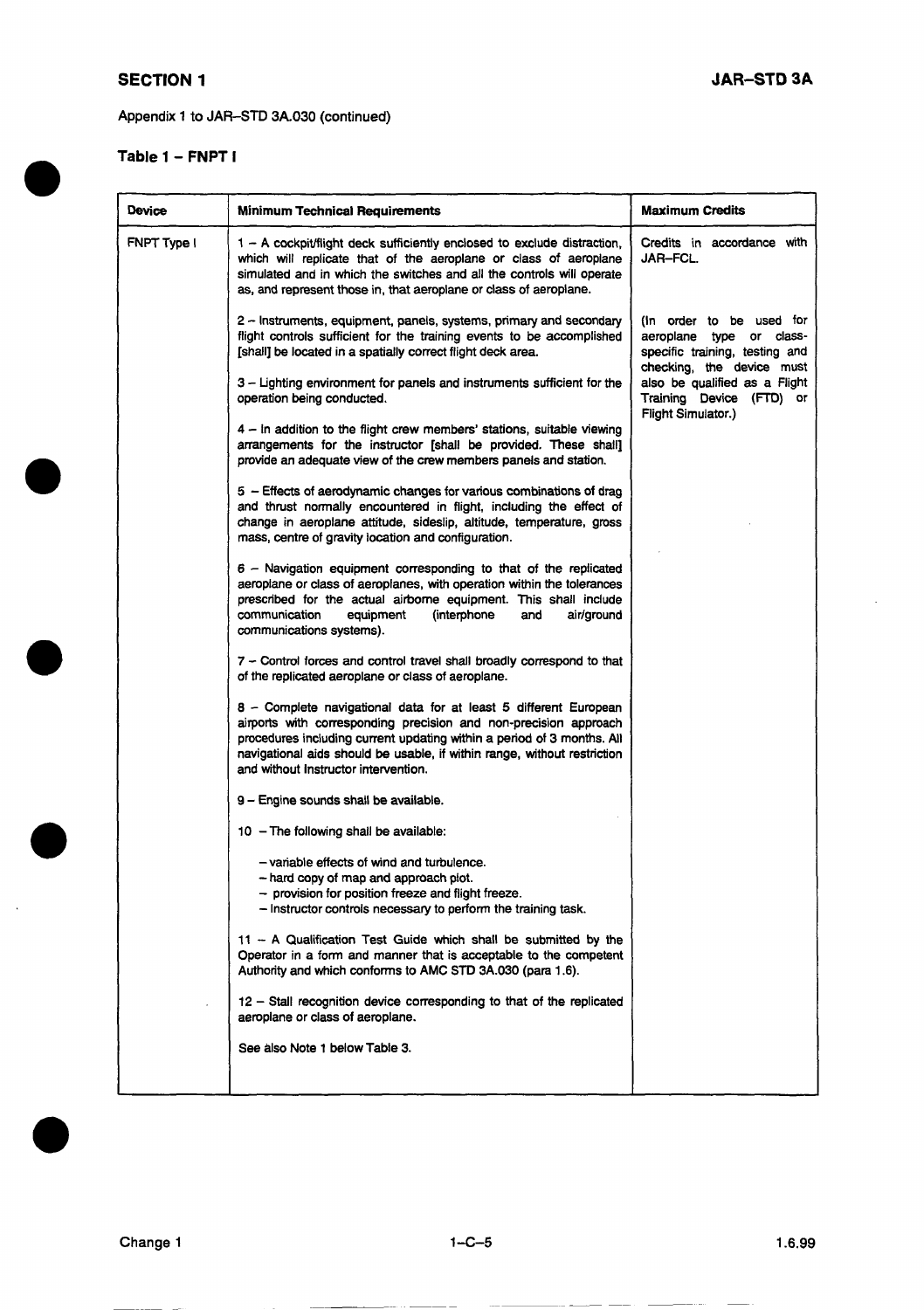Appendix 1 to JAR-STD 3A.030 (continued)

# **SECTION 1**

# **Table 2** - **FNPT II**

| <b>Device</b>       | <b>Minimum Technical Requirements</b>                                                                                                                                                                                                                                                                                                                                                                                                                                                                                                                                                                                                                    | Maximum Credits                                                                                                                                                                                                                                  |
|---------------------|----------------------------------------------------------------------------------------------------------------------------------------------------------------------------------------------------------------------------------------------------------------------------------------------------------------------------------------------------------------------------------------------------------------------------------------------------------------------------------------------------------------------------------------------------------------------------------------------------------------------------------------------------------|--------------------------------------------------------------------------------------------------------------------------------------------------------------------------------------------------------------------------------------------------|
| <b>FNPT Type II</b> | As for Type I with the following additions or amendments:                                                                                                                                                                                                                                                                                                                                                                                                                                                                                                                                                                                                | Credits in accordance with<br>JAR-FCL.<br>(in order to be used for<br>aeroplane type or class-<br>specific training, testing and<br>checking, the device must<br>also be qualified as a Flight<br>Training Device (FTD) or<br>Flight Simulator.) |
|                     | 1 - The flight deck, including the instructor's station, shall be<br>enclosed.                                                                                                                                                                                                                                                                                                                                                                                                                                                                                                                                                                           |                                                                                                                                                                                                                                                  |
|                     | 2 - Circuit breakers shall function accurately when involved in<br>procedures or malfunctions requiring or involving flight crew<br>response.                                                                                                                                                                                                                                                                                                                                                                                                                                                                                                            |                                                                                                                                                                                                                                                  |
|                     | 3 – Crew members seats shall be provided with sufficient adjustment<br>to allow the occupant to achieve the design eye reference position<br>appropriate to the aeroplane or class of aeroplane and for the visual<br>system to be installed to align with that eye position.                                                                                                                                                                                                                                                                                                                                                                            |                                                                                                                                                                                                                                                  |
|                     | $4 - A$ generic ground handling model shall be provided to enable<br>representative flare and touch down effects to be produced by the<br>sound and visual systems.                                                                                                                                                                                                                                                                                                                                                                                                                                                                                      |                                                                                                                                                                                                                                                  |
|                     | $5 -$ Systems (shall) be operative to the extent that it shall be possible<br>to perform all normal, abnormal and emergency operations as may<br>be appropriate to the aeroplane or class of aeroplanes being<br>simulated and as required for the training. Once activated, proper<br>systems operation must result from system management by the crew<br>member and not require any further input from the instructor's<br>controls.                                                                                                                                                                                                                   |                                                                                                                                                                                                                                                  |
|                     | 6 – The Instructor's station shall include the following controls:<br>(a) representative crosswinds.<br>(b) a facility to enable the dynamic plotting of the flight path on<br>approaches, commencing at the final approach fix, including<br>the vertical profile.                                                                                                                                                                                                                                                                                                                                                                                      |                                                                                                                                                                                                                                                  |
|                     | 7 - Control forces and control travels which respond in the same<br>manner under the same flight conditions as in the aeroplane or class<br>of aeroplane being simulated.                                                                                                                                                                                                                                                                                                                                                                                                                                                                                |                                                                                                                                                                                                                                                  |
|                     | 8 - Aerodynamic modelling shall reflect:<br>(a) the effects of airframe icing;<br>(b) the rolling moment due to yawing.                                                                                                                                                                                                                                                                                                                                                                                                                                                                                                                                  |                                                                                                                                                                                                                                                  |
|                     | 9 - Significant cockpit/flight deck sounds, responding to pilot actions,<br>corresponding to the aeroplane or class of aeroplane being<br>simulated.                                                                                                                                                                                                                                                                                                                                                                                                                                                                                                     |                                                                                                                                                                                                                                                  |
|                     | 10 - A visual system (night/dusk or day) capable of providing a field-<br>of-view of a minimum of 45 degrees horizontally and 30 degrees<br>vertically, unless restricted by the type of aeroplane, simultaneously<br>for each pilot, including adjustable cloud base and visibility. The<br>visual system need not be collimated but shall be capable of meeting<br>the standards laid down in Part 3 and 4 (Validation, Functions and<br>Subjective Tests - See AMC STD 3A.030). The responses of the<br>visual system and the flight deck instruments to control inputs shall<br>be closely coupled to provide the integration of the necessary cues. |                                                                                                                                                                                                                                                  |
|                     | See also Note 1 below Table 3.                                                                                                                                                                                                                                                                                                                                                                                                                                                                                                                                                                                                                           |                                                                                                                                                                                                                                                  |

 $\mathcal{L}_{\mathcal{A}}$ 

 $\ddot{\phantom{0}}$ 

 $\omega_{\rm c} = \omega_{\rm c}$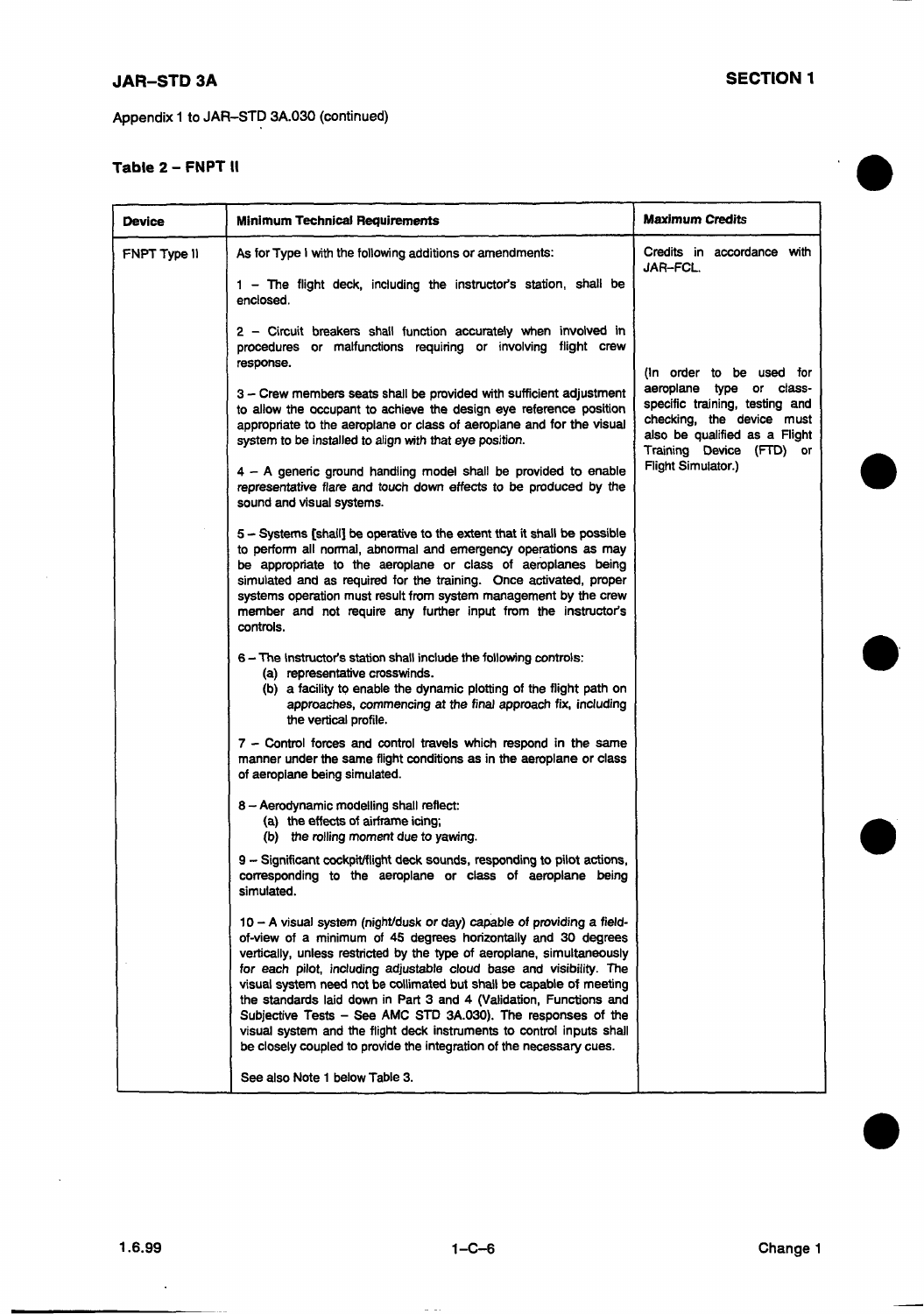Appendix 1 to **JAR-STD** 3A.030 (continued)

## **Table 3** - **FNPT II MCC**

| Device                               | <b>Minimum Technical Requirements</b>                                                                                                                                                                                                                                                                                                                                                                                                                                 | <b>Maximum Credits</b>                     |
|--------------------------------------|-----------------------------------------------------------------------------------------------------------------------------------------------------------------------------------------------------------------------------------------------------------------------------------------------------------------------------------------------------------------------------------------------------------------------------------------------------------------------|--------------------------------------------|
| <b>FNPT</b><br>Type II<br><b>MCC</b> | For use in Multi-Crew Co-operation (MCC) training - as for Type II<br>with the following additions or amendments:<br>1 - turbo-jet or turbo-prop engines.<br>2 - performance reserves, in case of an engine failure, to be in<br>accordance with JAR-25. These may be simulated by a<br>reduction in the aeroplane gross mass.<br>3 - retractable landing gear.<br>$4 -$ pressurization system.<br>5 - deicing systems.<br>$6 -$ fire detection / suppression system. | MCC credits in accordance<br>with JAR-FCL. |
|                                      | $7 -$ dual controls.<br>8 - autopilot with automatic approach mode.<br>9 - 2 VHF transceivers including oxygen masks intercom system.<br>10 - 2 VHF NAV receivers (VOR, ILS, DME).<br>$11 - 1$ ADF receiver.<br>12 - 1 Marker receiver.<br>13 - 1 transponder.                                                                                                                                                                                                        |                                            |
|                                      | The following indicators shall be located in the same positions on the<br>instrument panels of both pilots:<br>$1 -$ airspeed.<br>$2 -$ flight attitude with flight director.<br>3- altimeter.<br>4 - flight director with ILS (HSI).<br>5- vertical speed.<br>$6 -$ ADF.<br>$7 - VOR$<br>8 - Marker indication (as appropriate).<br>9 - stop watch (as appropriate).<br>See also Note 1 below.                                                                       |                                            |

### Note I:

Certain FNPT **I** *8* **II** and visual system requirements included in this appendix shall be supported with a Statement of Compliance (SOC) and, in designated cases, an Objective Test **(See** AMC **STD** 3A.030). The Statement of Compliance shall describe how the requirement is met.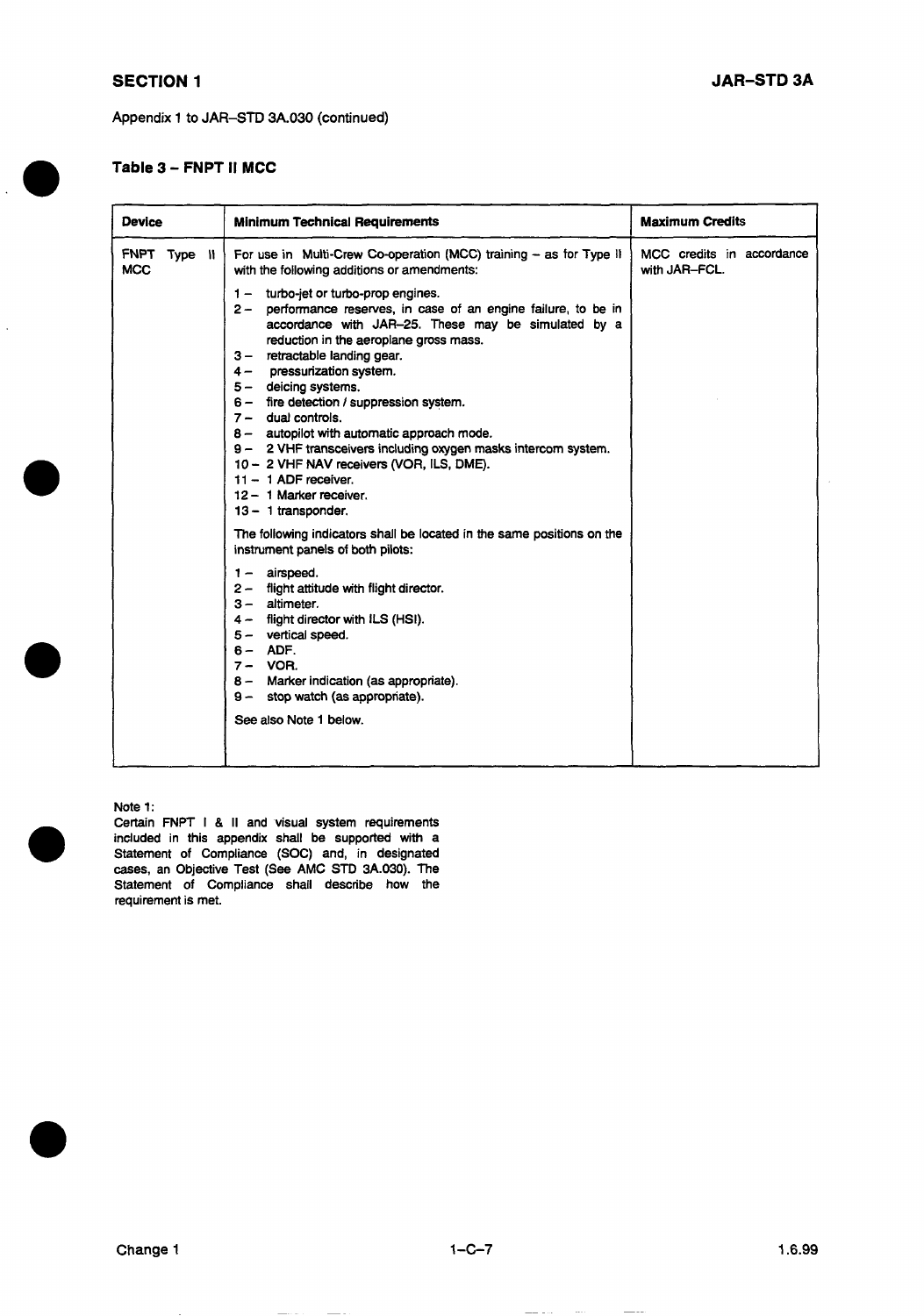### JAR-STD **3A.035** (c) (continued)

**JAR-STD 3A.035 Requirements for FNPTs approved or qualified before 1 July 1999 (See AMC STD 3A.035)** 

(a) EWPTs or devices approved or qualified in accordance with national regulations of JAA Members States before 1 July 1999 will continue [to maintain their approval or qualification (and] be known as FNPT(G)) under the Grandfather Rights provision, in accordance with JAR-STD 3A.O35-(c) and JAR-STD 3A.O35-(d) provided that the maximum credit shall not exceed 20 hours, and in **no** circumstances exceed their existing national credits for Instrument Ground Time, and the period of Grandfather Rights shall **not** exceed 6 years from 1 July 1999 *(which corresponds to the date Implementation).* 

Recategorized **FNPTs** will be qualified in accordance with JAR-STD 3A.030. (b)

(c) FNPTs/devices that are not recategorized but that have a primary reference document used for their testing may continue under previous authorisation, provided that they continue to comply with the primary reference document.

**(1)** To **maintain** their qualification/ [approval, these FNPTs / devices shall be] assessed **in** those areas which are essential to completing the flight crew member training, testing and checking process, including:

> (i) longitudinal, lateral and directional handling qualities;

(ii) performance **on** the surface and in the *air;* 

(iii) specific operations where applicable;

(iv) cockpit/flight deck configuration;

**(v)** functioning during **normal,**  [abnormal and emergency operation:]

(vi) instructor station function and FNPT / devices control; and

(vii) certain *additionai* requirements depending on the qualification/approval and the installed equipment.

[(2) The devices shall be subjected to:]

(i) Validation Tests (if applicable); and

Tests. (ii) Functions and Subjective

(d) FNPTs/devices that do not have a primary reference document used for their testing may continue by special arrangement.

(1) Such FNPTs/devices will be issued with Special Categories.

**[(2)** These FNPTs/devices shall be] subjected to the same Functions and Subjective Tests referred to in **JAR-STD**  3A.Ö35-(c) **(2)** (Ü).

[recognized Validation Test shall be used.] (3) In addition any previously

### **JAR-STD 3A.040 Changes to Qualified FNPTs**

*Requirement to notify major changes to*  (a) *[an FNPT.* The operator of a qualified FNPT shall inform **the Authority of** proposed major] changes such as :

(1) Aeroplane modifications which [could affect FNPT qualification; and]

(2) FNPT hardware and/or software modifications which could affect the handling qualities, performances or system representations; and

(3) Relocation of the FNPT; and

**(4)** Any deactivation of the FNPT.

**NOTE: The Authority may complete a special evaluation**  following major changes or when an FNPT appears not to **[be performing in accordance with its initial qualification.]** 

(b) *Upgrade of an FNPT. An* FNPT I1 may [be upgraded to include an **FTD** qualification.] Special evaluation is required before the issue of **[a** qualification for the MI) Group. **<sup>J</sup>**

**(1)** If an Upgrade is proposed the FNPT/FTD Operator shall seek the advice of the Authority and give full details of the modifications. If the upgrade evaluation does not fall upon the anniversary of the original [qualification date, a special evaluation is] required to permit the FNPT to continue to qualifj even as **an** FNPT.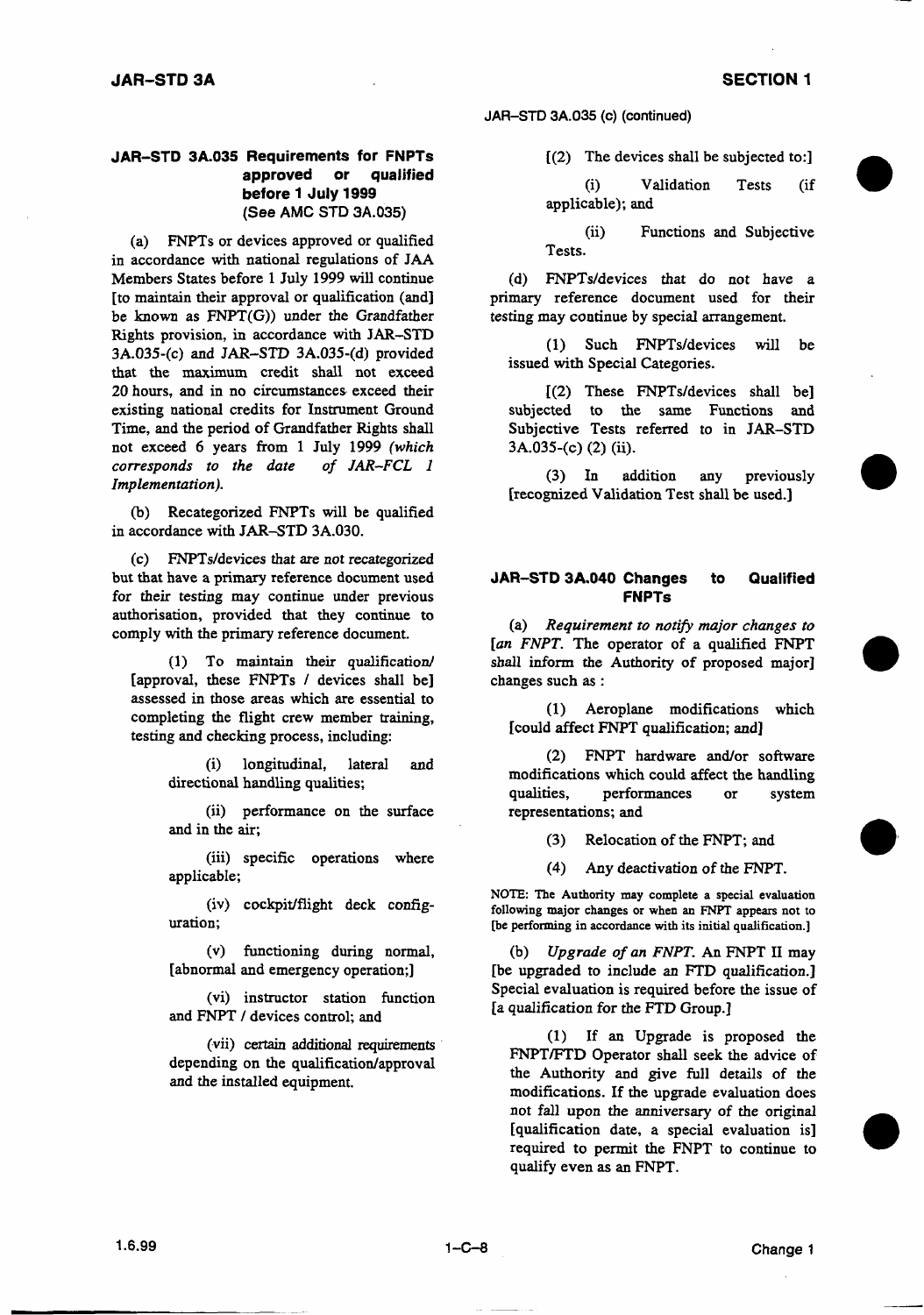**e** 

JAR-STD 3A.040 (b) (continued)

[(2) In the case of an FNPT upgrade, **an** STD operator shall run all applicable] Validation Tests [qualification.]

(c) *Relocation of an FNPT* 

(1) **In** instances where an FNPT is [moved to a new location, the Authority shall] be advised before the planned activity. A schedule of planned related events has to be provided.

(2) Prior to returning the FNPT to [service at the new location the STD operator shall perform at least one third of the] Validation Tests (if any) and Functions and Subjective Tests to ensure that the FNPT performance meets its original qualification standard. A copy of the test documentation shall be retained with the FNPT records for review by the Authority.

At the discretion of the Authority, **(3)**  the FNPT shall be subject to an evaluation in<br>accordance with its original JAA accordance [qualification criteria.]

(d) *Deactivation of a currently qualified FNPT* 

[(1) If an **STD** operator plans to] remove an FNPT from active status for prolonged periods, the Authority shall be notified and suitable controls established for the period the FNPT is inactive.

**[(2)** The **STD** operator shail arrange an] understanding with the Authority to ensure that the FNPT can be restored to active status in its original qualification group.

### **JAR-STD 3A.045 interim FNPT Qualification**  (See AMC STD 3A.045) (See IEM STD 3A.045)

(a) In case of new aeroplane programmes special arrangements shall be made to enable an [interim qualification to be achieved.]

(b) Requirements, details relating to the issue, and the period of validity of **an** interim [qualification will be decided by the Authority.]

## **JAR-STD 3A.050 Transferability of FNPT Qualification**

[(a) When there is **a** change of STD operator, the new operator shall advise the] Authority in advance in order to agree upon a plan of transfer of the FNPT.

(b) At the discretion of the Authority, the FNPT shall be subject to an evaluation in accordance with its original JAA qualification criteria.

(c) Provided that the FNPT performs to its [original standard, its original qualification shall] be restored. However user approval may be required.